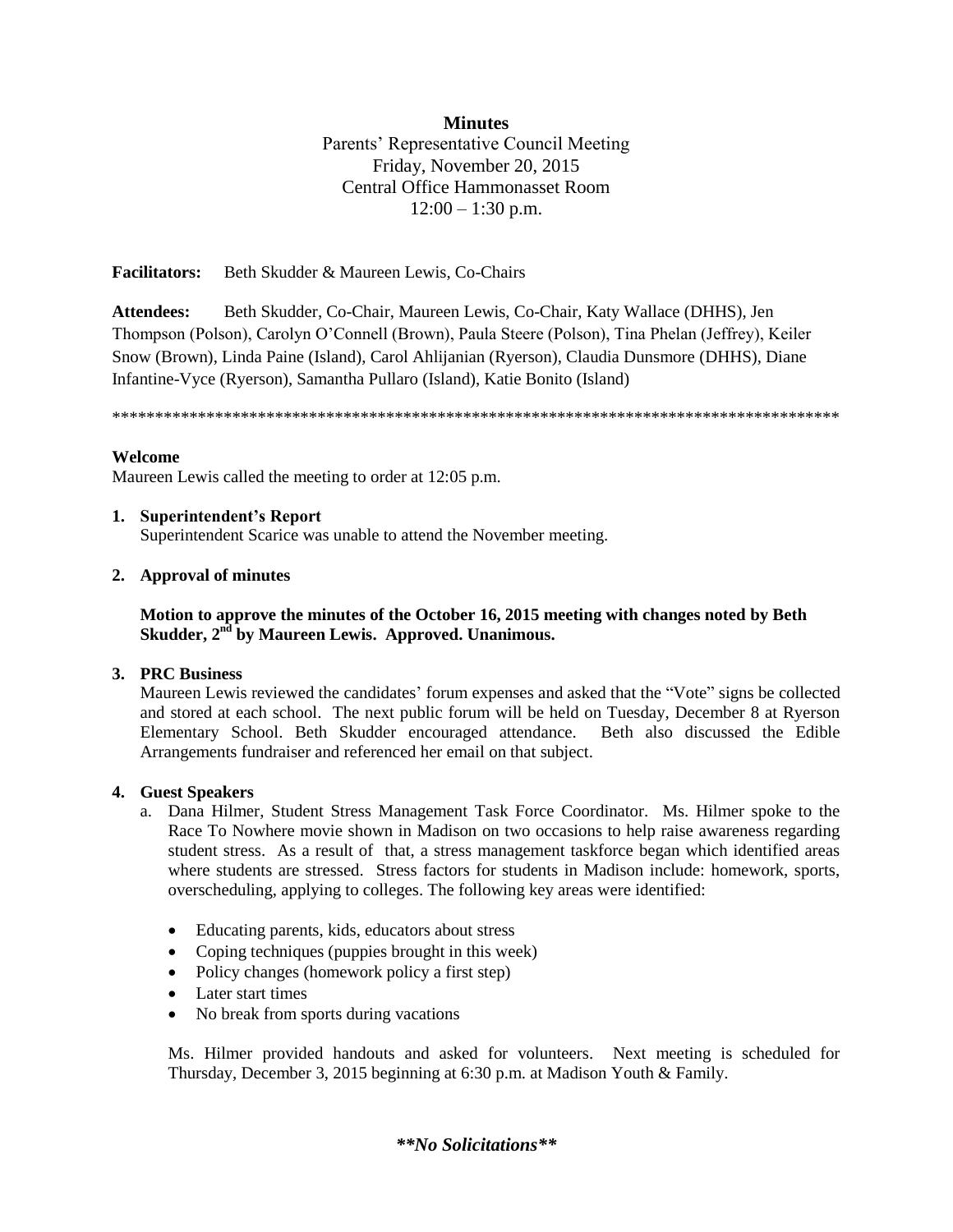- b. Chris McSweeney, Fresh Air Fund Volunteer Host Family Coordinator. Ms. McSweeney provided background information regarding the Fresh Air Fund. The organization, based out of New York City, places inner city kids (ages 6-12) in Madison for one week in the summer. Two weeks are specified for placement in Madison – usually July  $4<sup>th</sup>$  week and the  $3<sup>rd</sup>$  week in August. Kids arrive in Madison by bus from the Port Authority. Alternate dates are available, but pick up would need to be arranged.
- c. Keiler Snow, Madison A Better Chance Host Parent and Board Member. The ABC program is a national program that provides opportunities to children from disadvantaged social and academic backgrounds. Kids are screened as applications are received and extensive interviews are conducted. Host families typically have a child who attends Daniel Hand. The program is a residential program; 6 boys (2 seniors, 2 juniors, 1 sophomore, 1 freshman this year) live in the Roby House on Durham Road for 4 years, with a monthly weekend visit with their Madison host family. The program is 45% funded through the Act II Thrift Shop, the remainder of which is funded through private donations. There is no federal, state, or town funding.

ABC will be presenting its holiday concert on Sunday, December 6 at 5:30 at the Congregational Church after the tree lighting ceremony on the Madison Town Green. Encore, Voices and Chorale will be performing, along with the organist who is from DHHS.

### **5. Subcommittee Reports**

- a. **Box Tops** (Carolyn O'Connell) **–** first submission on November 3, 2015; email sent beforehand.
- **b. Custodian** (Carolyn O'Connell) nothing to report.
- **c. Art Show –** nothing to report.
- d. **Transportation Council** (Katy Wallace) Met on October 22<sup>nd</sup>; very few attendees. A discussion ensued regarding the Brown student who had an allergic reaction after eating food from home while on the bus. Magda and Art Sickle stated protocol was followed. Beth Skudder provided feedback, reiterating food was brought from home, which the child had eaten before. Beth stated a more appropriate emergency response is needed.
- **e. Food Services Council** (Michele Menard) **–** will be attending next week's meeting.
- **f. M.A.D.E.** (Jen Thompson) sent optional survey by eNotify and letter to Hand students to promote stress management.
- g. **Madison Youth & Family Services** (Paula Steere) Dave Melillo retiring; Scott Cochran taking his place. In the future, a PRC representative will attend the monthly MY&FS meetings. Marj Adler, who is overseeing a tweens program, has reached out to Brown in an attempt to put something together for January. Marj is also retiring, in January.
- h. **Political Action** (Tina Phelan) **–** nothing to report.

# **6. Roundtable**

# **DHHS**

Homecoming dance last weekend – no issues. Drama group at Hand performing MASH. Tickets can be bought at the high school office and R. J. Julia. DHHS offered \$5,000 by PTO, TBD re how it will

*\*\*No Solicitations\*\**